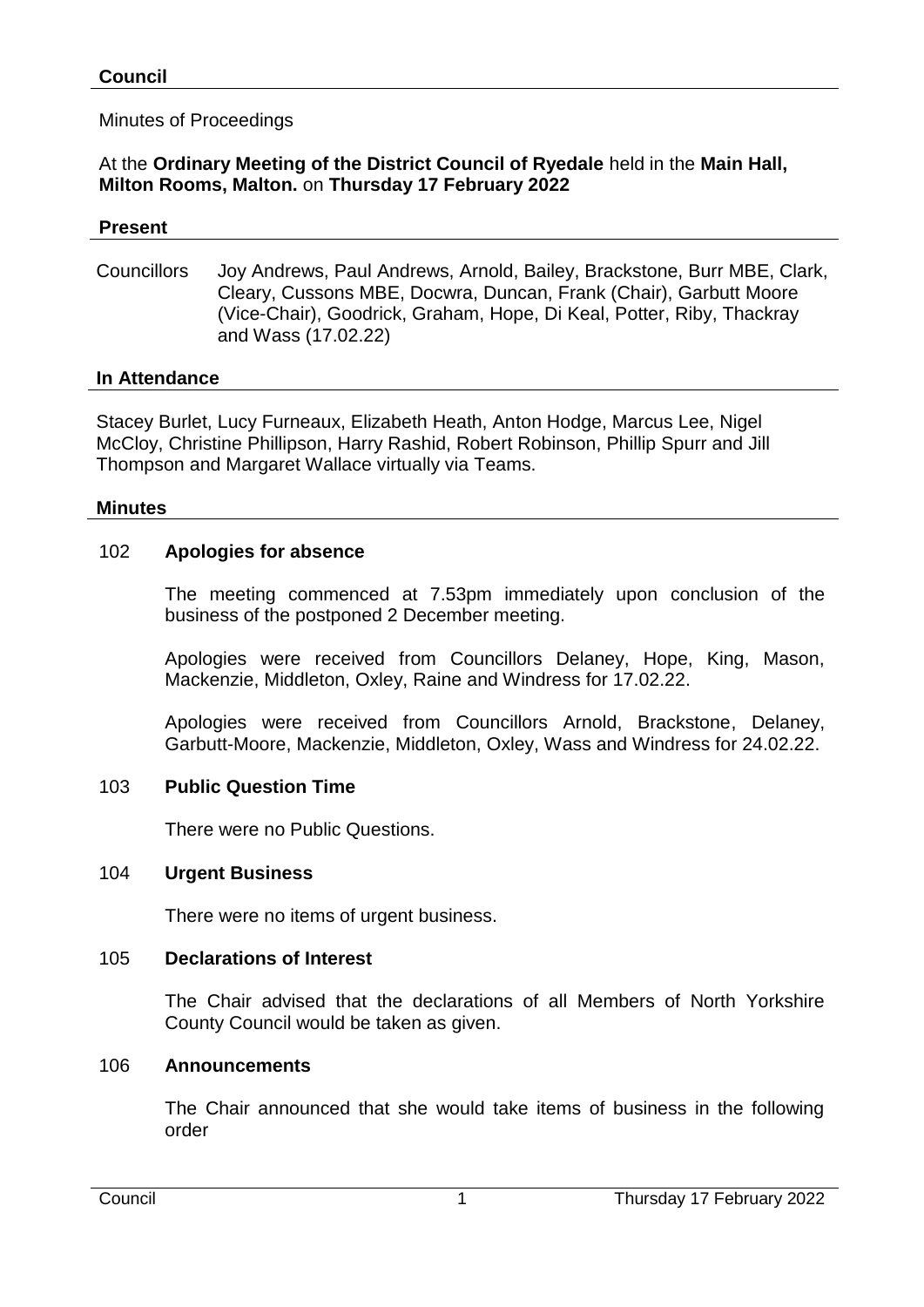Item 8 Item 13 Item 9,10,11,12,14,15,16 & 7.

This order was subsequently amended when the meeting reconvened on 24 February, at which the remaining agenda items were taken in the following order

Item 7 Items 9, 10 & 11 Items 14,15 & 16

#### 107 **To Receive any Questions submitted by Members Pursuant to Council Procedure Rule 10.2 (Questions on Notice at Full Council)**

# 108 **To Councillor Frank, Chair of Council, from Councillor Duncan**

*"In relation to the 2nd of December Council meeting, can you please:*

*(a) Explain why you decided to act contrary to advice from the Council's own health and safety advisors that the meeting could proceed safely?"*

Councillor Frank, Chair of Council replied:

*"A risk assessment had been completed for the meeting and health and safety instructions drafted. However, in the weeks leading up to the date of the meeting, considerable concern had been expressed by the Government and their scientific advisors, including the Chief Medical Officer, Professor Chris Whitty, as to the emergence of the Omicron variant. This had been identified in South Africa. The scientific evidence available at the tie was that Omicron was highly contagious. Further, uncertainty existed as to whether vaccinations would be effective to limit the severity of the symptoms associated with the infection by the new variant. For that reason, to ensure the health and safety of Members and Officers, specifically those who were deemed vulnerable, I took the decision to adjourn the meeting to a later date."*

*(b) "Explain why you stated the meeting had been "cancelled", when legal advice has confirmed the Chairman has now power to cancel a meeting of Council?"*

Councillor Frank replied:

*"The Full Council meeting of 2nd of December 2021 was adjourned to a future date of 17th of February 2022. Under common law and decided case law, a Chair has the power to adjourn a meeting. Further, it is arguable that the Constitution of the Council grants the Chair the power to alter the date and timings of a meeting. An alternative interpretation states that Rule 26 does not apply to Full Council as it's under the heading that deals with committees. However, as a common law power exists permitting an adjournment of the*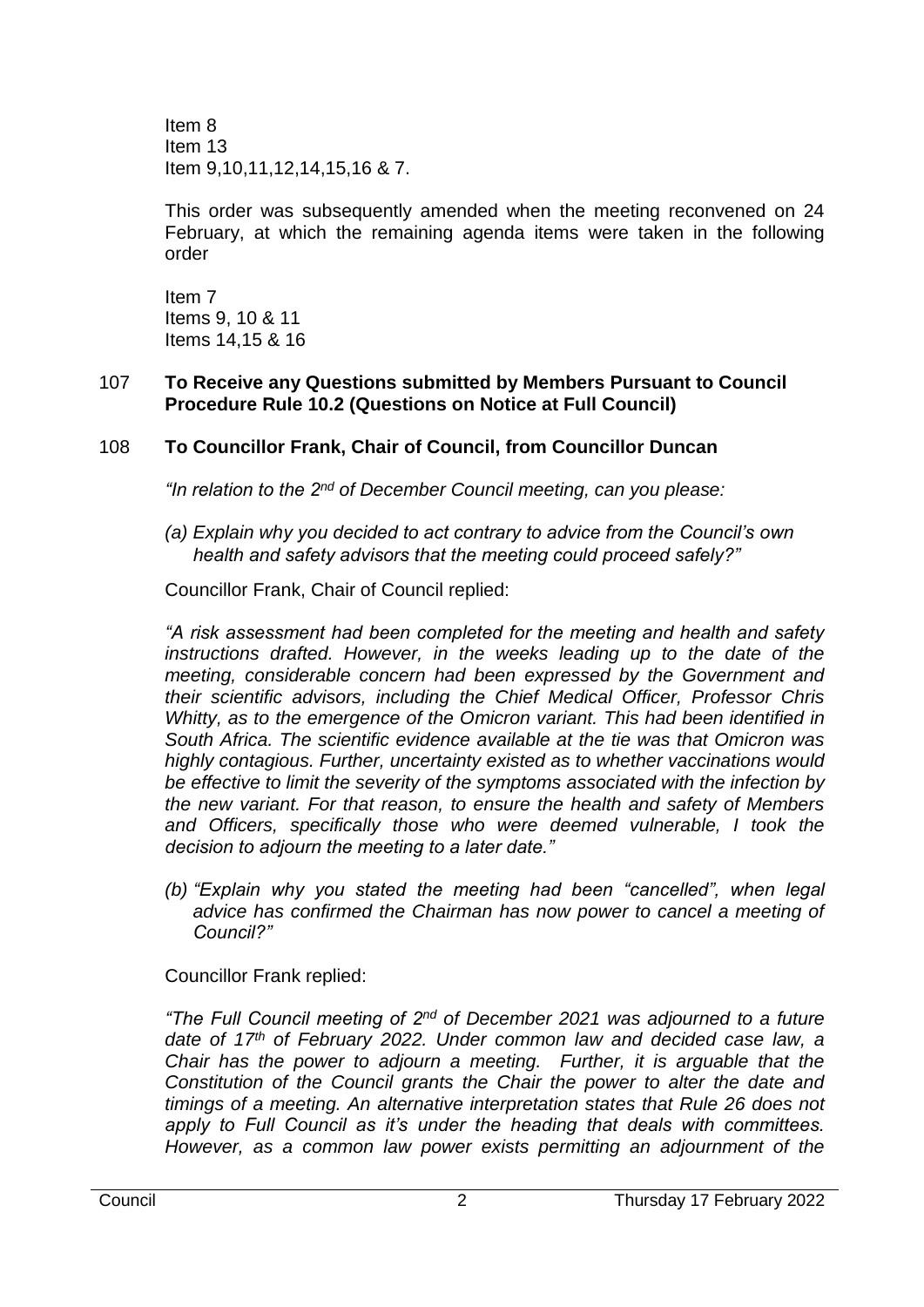*meeting, it is not necessary to give further consideration to the interpretation of the Constitution 'Meetings and Proceedings of Committees' pages 105 to 122."*

*(c) State which Members you consulted, and explain your reasoning for including these Members but excluding the majority?"*

Councillor Frank replied:

*"The Monitoring Officer rang me on the morning of 2nd December and stated that three of the group leaders had been in touch and asked about the Council being postponed due to the vulnerability of several members of their groups, and I was concerned myself because of the Omicron variant of Covid being so easily transmitted. I asked the Monitoring Officer about the legality of postponing the meeting and he said he would go away and check. He rang me back at 11 o'clock and assured me that it would be legal to postpone and then said it was my decision. He reiterated that three of the group leaders had been in touch with grave concerns about meeting. At that time we didn't know the severity of Omicron but it had been published that it was easily transmitted and I*  felt that it wasn't worth taking the risk of any of our members or staff being in *contact with a potentially deadly virus. With a great deal of thought the meeting was postponed with the very best of intentions."* 

*(d) "Provide copies of any emails sent and received by you in your capacity as Chairman of the Council, be they from Members or Officers (copies to be appended to the minutes)?"* 

Councillor Frank replied:

*"There were no emails, all contact was by telephone."*

*(e) Confirm how much your decision to "cancel" the meeting cost the taxpayers of Ryedale?"*

Councillor Frank replied:

*"The cost to adjourn the meeting was £3,042.97 for Saville's for audio support. £495 for the Milton Rooms hire."*

Councillor Duncan then asked the following supplementary question:

*"When we met as a Council on the 17th of February last Thursday, the infection rate in Ryedale was 473. On the 2nd of December, the date of the cancelled meeting, it was 390. On October the 8th, the meeting which preceded, it was 352. Given that there is no apparent public health logic behind the meetings that have been allowed and the ones that have not been allowed, can you understand why there might be a perception you did not fulfil your duties as Chairman in the non-partisan and non-political fashion expected?"*

Councillor Frank then replied: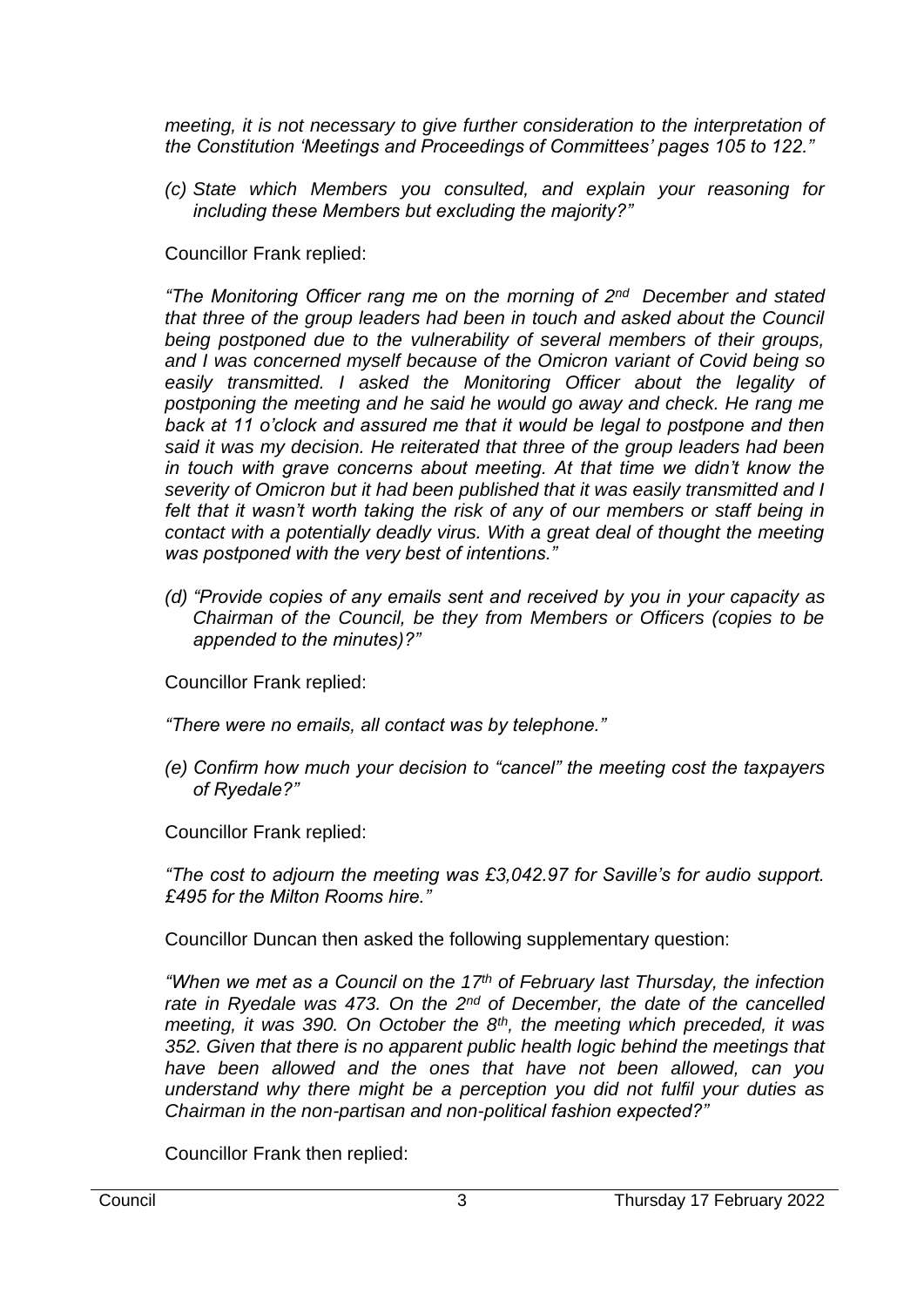*"I think by the time it got into February we knew more about Omicron, we knew a lot more, the science had moved on about the severity of Omicron. And so I really think that my decision to close, to adjourn the meeting on the 2nd of December was with the best of intentions and it was for the health and wellbeing of our Members and staff, no other reason.*

*Thank you."*

## 109 **To Councillor Keal, Chair of Policy and Resources Committee, from Councillor Potter**

*"In view of the questions raised about the circa £3,500 cost to RDC of technical backup and live-streaming of Council meetings to comply with Covid-19 regulations, could the Chair of Policy and Resources committee please*

- *1. Provide a precise itemised breakdown of these costs;*
- *2. Inform members which costs are mandatory and under what conditions, and which are voluntary."*

Councillor Keal, Chair of Policy and Resources replied:

*"Thank you Councillor Potter for your question. The net cost of live streaming and technical support for Council meetings as is the case this evening is as follows: £3,292.97 for audio support and the cost of hiring the Milton Rooms for meetings was £495. Based on the health and safety advice that we have, all costs are mandatory as we were unable to facilitate meetings at Ryedale House when we were meeting at the Milton Rooms, maintaining the required social distancing in order to protect members and officers. And our in-house IT team are unable to provide live streaming of meetings due to insufficient staffing and equipment. Thank you."*

There was no further supplementary question.

# 110 **To Councillor Keal, Chair of Policy and Resources Committee, from Councillor Potter**

*"In view of the impending elections for members of the new shadow North Yorkshire Council, the fast approaching implementation of local government reorganisation and the inevitable concern of staff about their future employment, could the Chair of Policy and resources Committee please inform members what progress has been made to convene the first of quarterly Joint works Group (JWG) meetings as agreed by Full Council in February 2021. This to preferably include proposed meeting date as and how participants will be decided – staff, unions, and members. With the fourth meeting of the JWG due soon, why is this group still to meet?"*

Councillor Keal, Chair of Policy and Resources replied: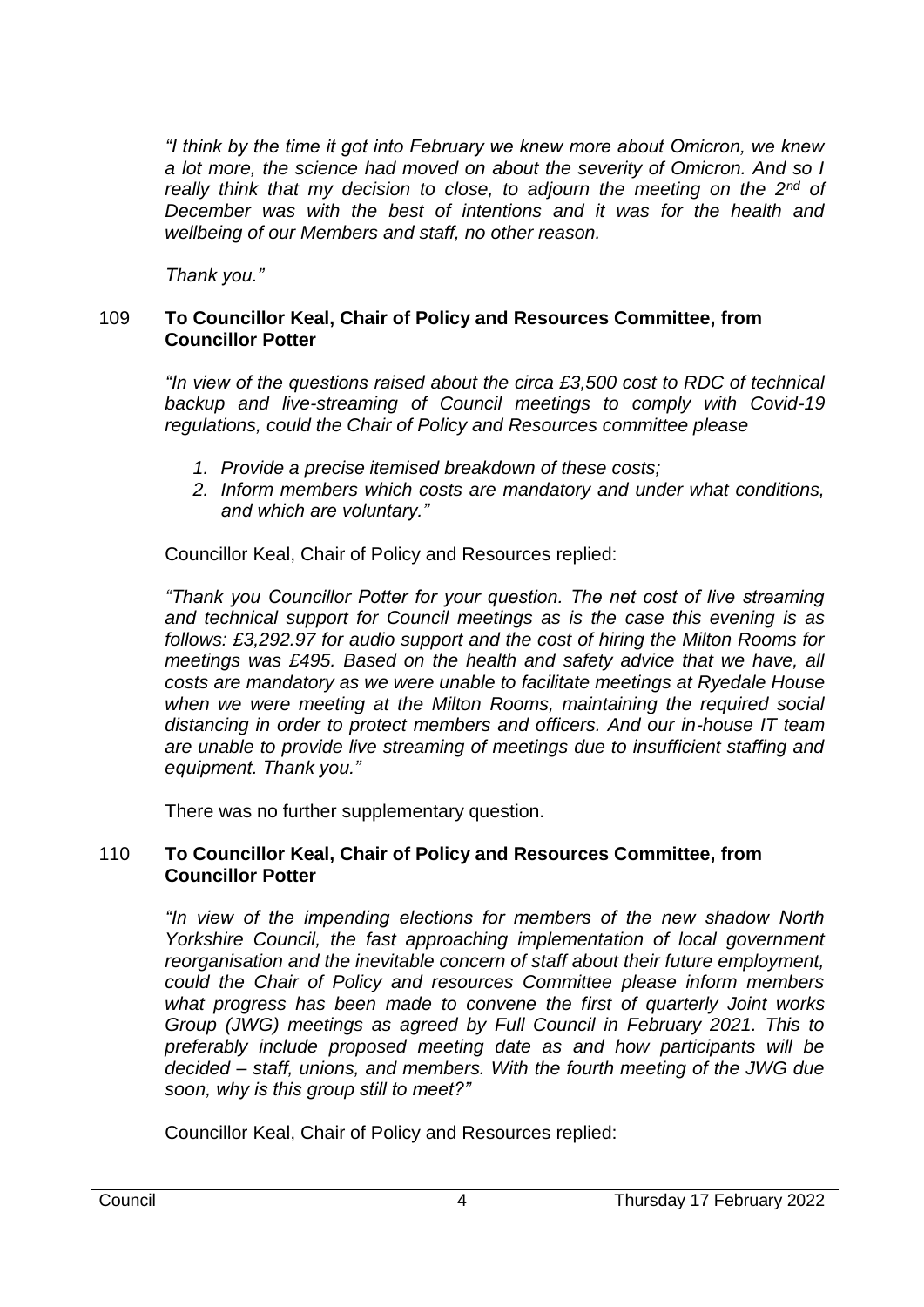*"Thank you, Councillor Potter, and thank you for giving me notice of this question. You'll be pleased to hear that despite the long delay in getting the JWG together, there has recently been the first meeting on the 14th of February, and the group is scheduled to meet every quarter going forward until the 31st March 2023. In terms of membership, the group is chaired by Harry Rashid, Head of HR, and group leaders, senior managers, heads of service, and Unison were all asked to put forward two representatives from each respective group. The two Members of this Council who attend are Councillor Duncan and myself.* 

*The delay was for unfortunate reasons really. A report was commissioned following the decision of Council in February, in April 2021 to consider the purpose and setup of the group, and meetings took place at that time with Unison, officers, managers and group leaders, and the report was completed in May 2021. Group leaders were then asked to provide two names of representative in May 2021. Councillor Clark as Chair of Policy and Resources at the time was keen to discuss details with group leaders, but unfortunately due to his passing this didn't happen, and that is what really resulted in the far too long delay in setting up this committee.* 

*I raised the long-overdue meeting with HR and they continued to follow up. They were sent confirmation of member representatives in December 2021, and following this confirmation the first meeting was organised for February 14th . Thank you."* 

Councillor Potter then asked the following supplementary question:

*"Now I could be wrong, but I was under the impression that Council had decided that there were to be six members of staff, six members of union, and six Members involved. Is this correct or incorrect, and why is it only two of each? Thank you."*

Councillor Keal, Chair of Policy and Resources then replied:

*"I think those figures were changed Councillor Potter, after the report which the Head of HR pulled together in consultation with mangers and with unions. It was felt that that size of meeting would be actually quite unwieldly so I think that's where that decision came about. The report from the Head of HR went to Senior Management Board and I think that's where that decision came from. And I think it was felt appropriate for myself to sit on the committee as Chair of Policy and Resources and Councillor Duncan to sit on that committee as Staff Champion."*

# 111 **Revenue and Capital Budgets and Setting of Council Tax 2022/23**

It was moved by Councillor Keal and seconded by Councillor P Andrews that Minute No. 98 (Ryedale's Financial Strategy 2022-23) of the Policy and Resources Committee held on 3 February 2022 be noted and received by Council, that Council adopt the recommendations in the s151 Officer's report which has been revised and updated following the meeting of P&R and that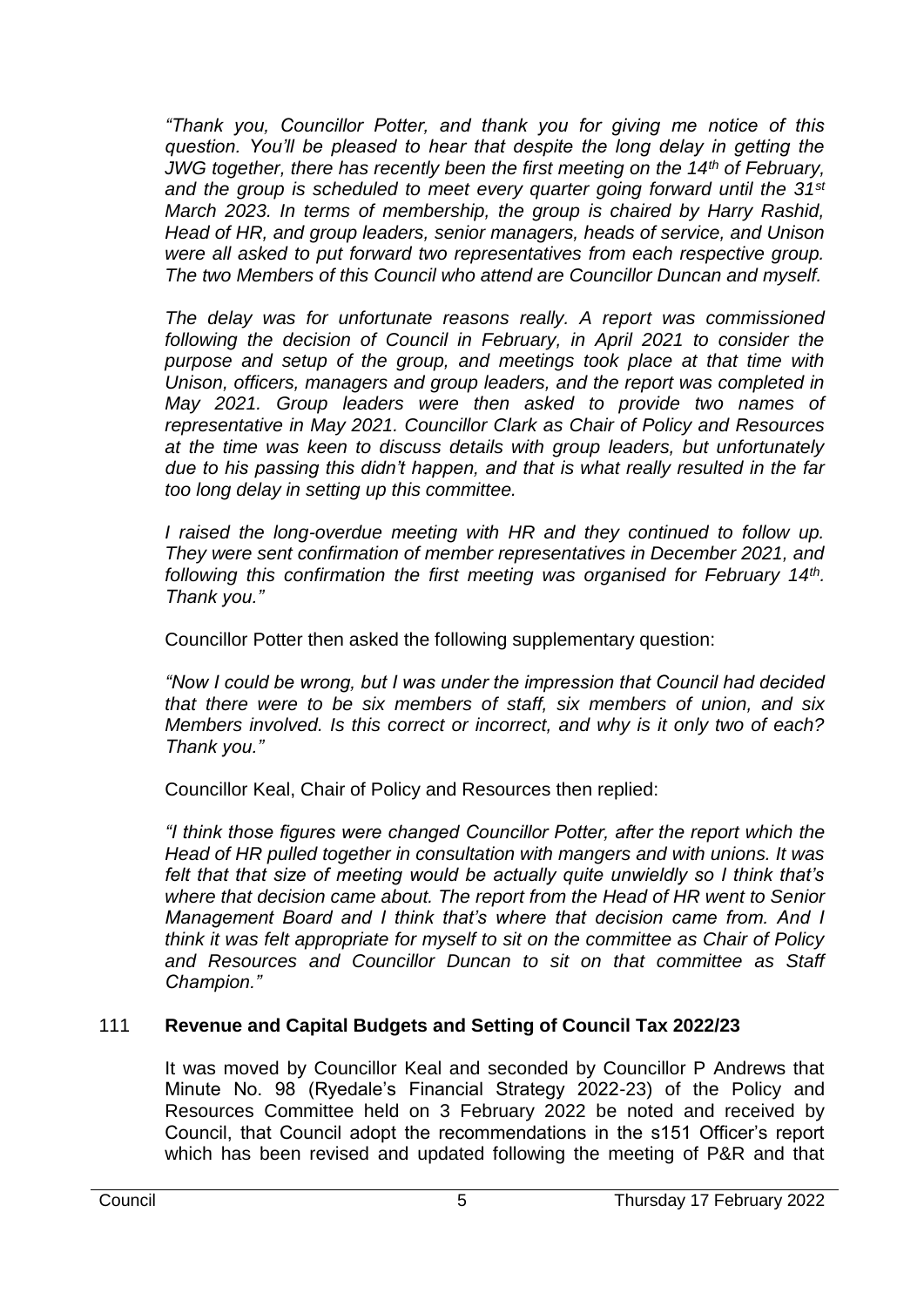Council approve item 8 paragraph roman numerals I to V relating to the Council's revenue budget

Councillor Burr proposed and Councillor Keal seconded the following amendment to (iii)

To remove £210.53 and replace with £205.63.

Upon being put to the vote the amendment was carried.

#### **Voting record**

13 For 7 Against

#### **Recorded Vote**

For

Councillors P Andrews, Bailey, Burr, Cleary, Cussons, Docwra, Duncan, Garbutt-Moore, Goodrick, Graham, Keal, Riby and Thackray. Against Councillors J Andrews, Arnold, Brackstone, Clark, Frank, Potter and Wass.

Councillor Thackray left the meeting on 17 February at 9.02pm. Councillor Mason joined the meeting on 17 February at 9.15pm.

Councillor Duncan proposed and Councillor Keal seconded the following amendment to (iii)

To remove £205.63 and replace with £195.82.

Upon being put to the vote the amendment was lost.

# **Voting record**

9 For 9 Against 1 Abstention Chairman's casting vote **Against**

# **Recorded Vote**

For Councillors Bailey, Burr, Cleary, Docwra, Duncan, Garbutt-Moore, Goodrick, Graham and Keal. Against Councillors J Andrews, Arnold, Brackstone, Clark, Cussons, Frank, Potter, Riby and Wass. **Abstention** Councillor P Andrews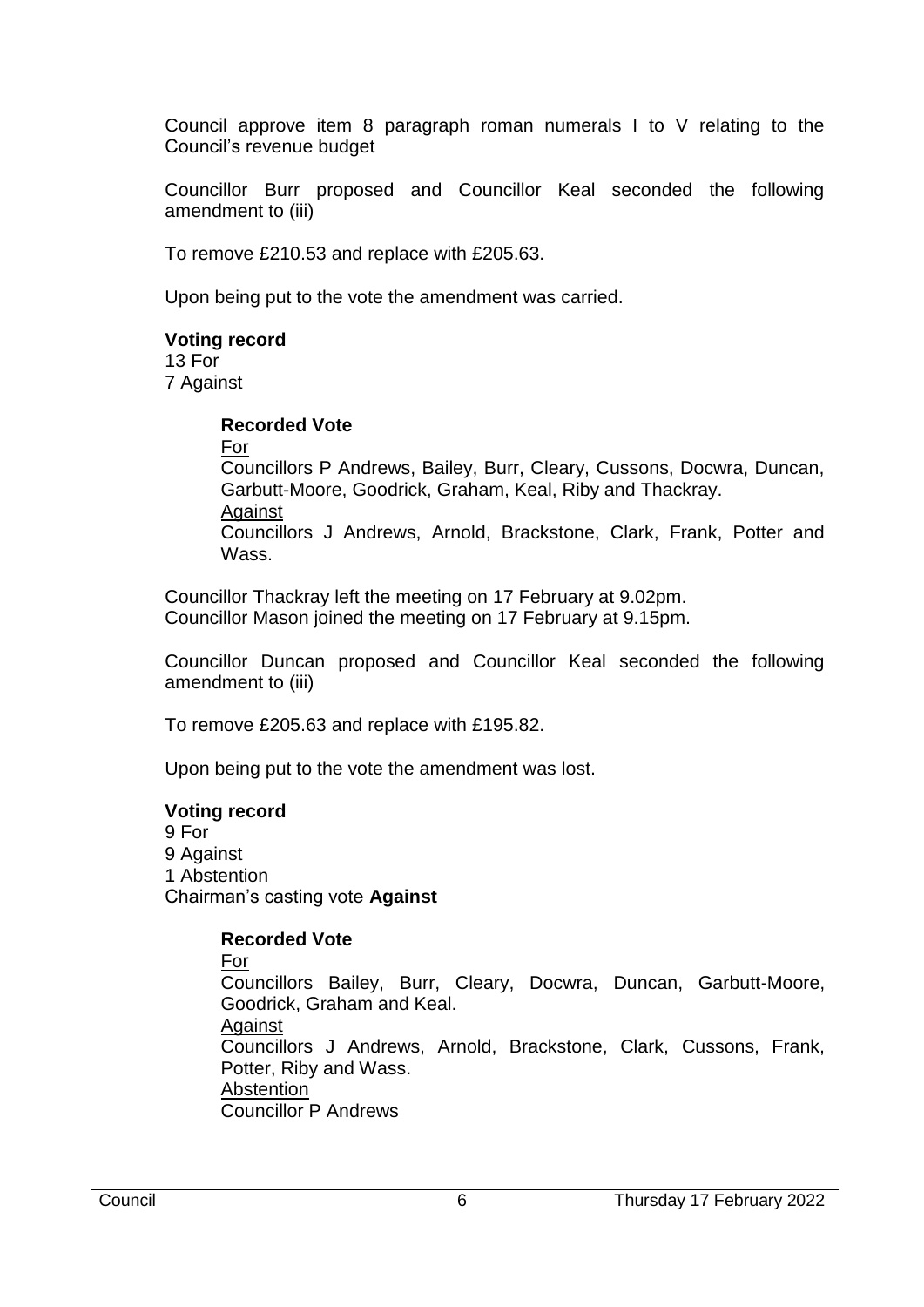Councillor Docwra proposed and Councillor Bailey seconded the following amendment to (v) (appendix 6)

To replace "Milton Rooms Committee" with "Projects in Ryedale Rural Communities". Upon being put to the vote the amendment was carried.

#### **Voting record**

10 For 7 Against 2 Abstentions

#### **Recorded Vote**

For

Councillors Arnold, Bailey, Cleary, Cussons, Docwra, Duncan, Frank, Garbutt-Moore, Graham and Riby.

**Against** 

Councillors J Andrews, P Andrews, Brackstone, Burr, Keal, Potter and Wass.

#### Abstentions

Councillors Clark and Goodrick.

The meeting on 17 February adjourned at 9.40pm and reconvened at 9.45pm.

Councillor Duncan proposed and Councillor Docwra seconded the following amendment

To add £50k to capital programme for the Skate Park.

Upon being put to the vote the amendment was carried.

# **Voting record**

11 For

5 Against 3 Abstentions

# **Recorded Vote**

For

Councillors P Andrews, Arnold, Bailey, Burr, Cleary, Docwra, Duncan, Garbutt-Moore, Graham, Keal and Riby. Against Councillors J Andrews, Brackstone, Clark, Frank and Potter. **Abstentions** Councillors Clark, Goodrick and Wass.

Councillor Goodrick proposed and Councillor Arnold seconded the following amendment.

To transfer £150k from reserves to the Communities Grant Fund.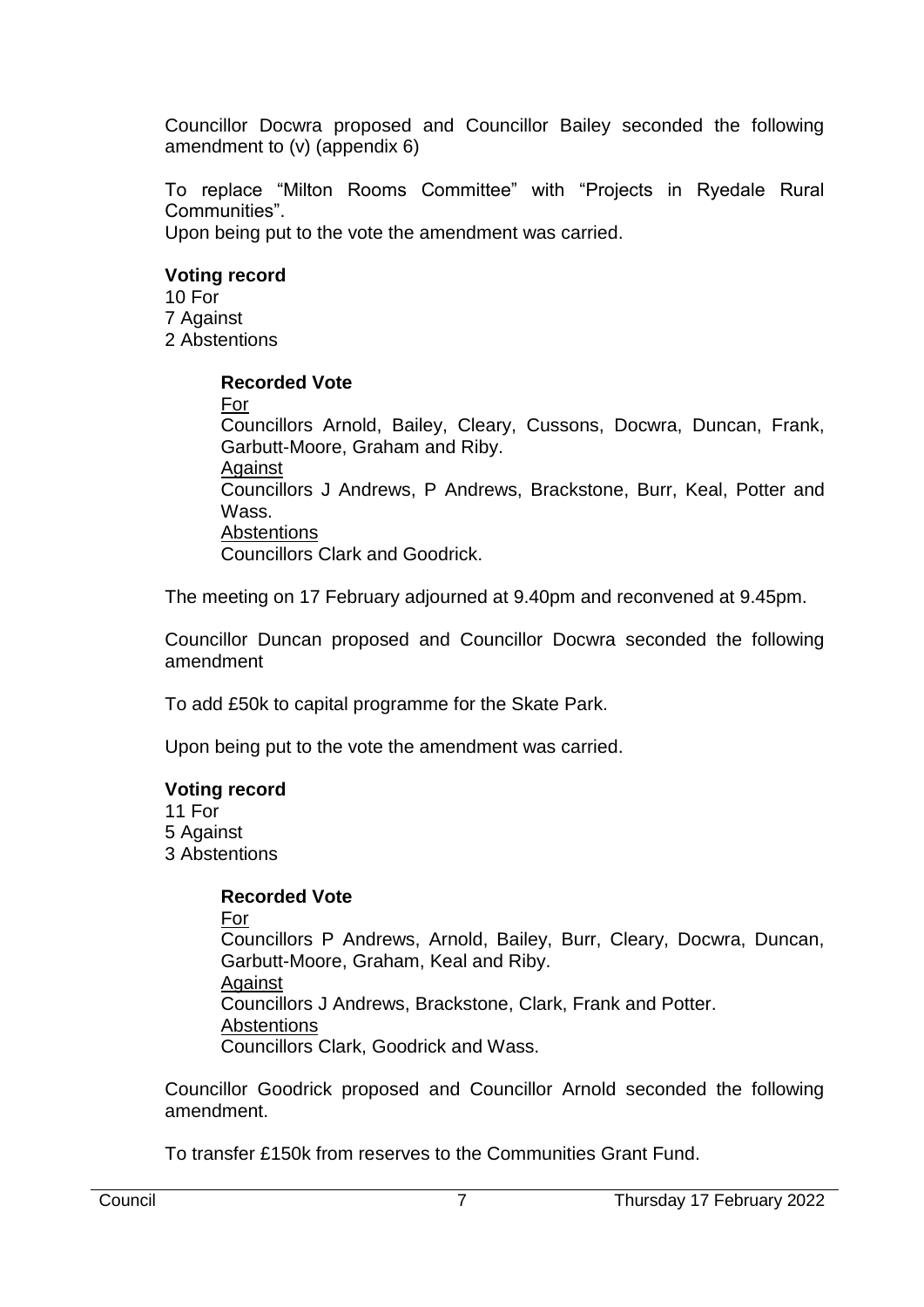Upon being put to the vote the amendment was carried.

# **Voting Record**

Unanimous

Councillor Bailey proposed and Councillor Duncan seconded the following amendment

To add

(vii) pay statement to be referred to Policy and Resources for further consideration.

Upon being put to the vote the amendment was carried.

# **Voting record**

**Unanimous** 

# **Resolved**

That Council:

(i) Approves the following, in addition to the amended recommendations from Policy and Resources Committee.

# I **Budget 2022/2023**

That the revenue estimates for 2022/2023, as submitted in the Council's Financial Strategy and Revenue Budget 2022/2023 Book be approved subject to the following amendments

- a to freeze council tax at £205.63 for a band D property
- b to replace "Milton Rooms Committee" with "Projects in Ryedale Rural Communities" in v (appendix 6)
- c to add £50k to capital programme for the Skate Park
- d to transfer £150k from reserves to the Communities Grant Fund
- e to add (vii) pay statement to be referred to Policy and Resources for further consideration

# II **Council Tax Base**

That it be noted that, in accordance with Minute No. 363(d)/2005 of the Policy and Resources Committee held on 8 December 2005, which was subsequently approved by Council at its meeting on 12 January 2006, Ryedale District Council has (pursuant to Section 101 of the Local Government Act 1972) delegated responsibility to adopt the Council Tax base to the Chief Executive and Chief Finance Officer in consultation with the Chairman of the Policy and Resources Committee. The Council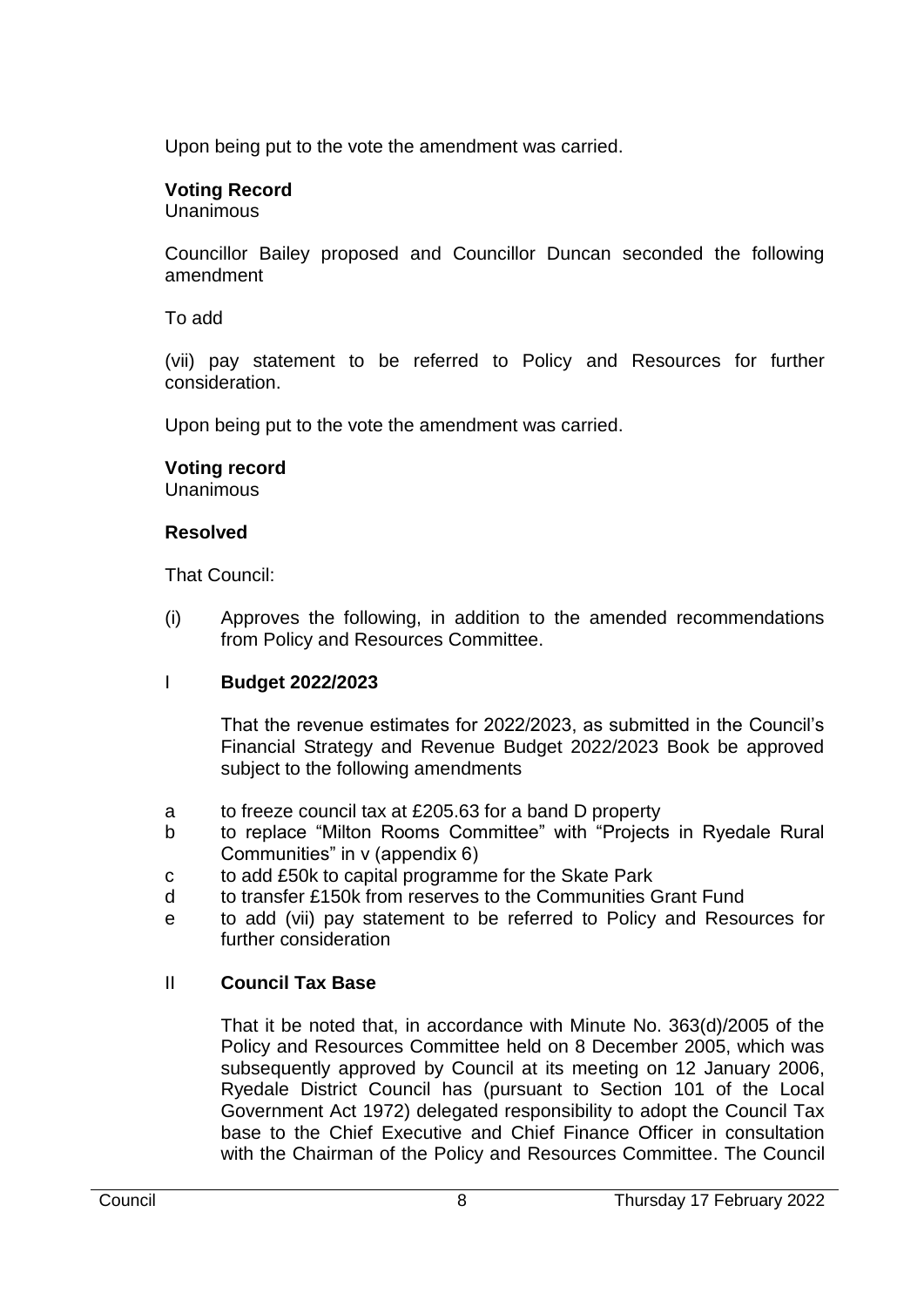calculated the amounts for the year 2022/23, in accordance with regulations made under Section 31B of the Local Government Finance Act 1992, as amended, as set out in Annex A.

# III **District/Parish Council Tax Rates**

That the following amounts be now calculated by the Council for the year 2022/23, in accordance with Sections 31A, 31B and 34 to 36 of the Local Government Finance Act 1992, as amended (the Act):

# (a) **District/Parish Gross Expenditure**

£30,326,158.00 being the aggregate of the amounts, which the Council estimates for the items, set out in Section 31A(2) of the Act.

#### (b) **Income (including Government Grants and Collection Fund Surpluses)**

£24,563,374.00 being the aggregate of the amounts, which the Council estimates for the items, set out in Section 31A(3) of the Act.

# (c) **District/Parish Council Tax Requirement**

£5,762,784.00 being the amount by which the aggregate at Part III(a) above exceeds the aggregate at Part III(b) above, calculated by the Council, in accordance with Section 31A(4) of the Act, as its Council Tax requirement for the year.

# (d) **Basic Amount of Tax (including Parish Precepts)**

£259.27 being the amount at Part III(c) above, all divided by the amount at Part II above, calculated by the Council, in accordance with Section 31B of the Act, as the basic amount of its Council Tax for the year.

# (e) **Parish Precept and Special Expenses**

£1,192,277.00 being the aggregate amount of all special items referred to in Section 34(1) of the Act.

# (f) **Basic Amount of Tax (excluding Parish Precepts)**

£205.63 being the amount at Part III(d) above less the results given by dividing the amount at Part III(e) above by the amount given at Part II above, calculated by the Council, in accordance with Section 34(2) of the Act, as the basic amount of its Council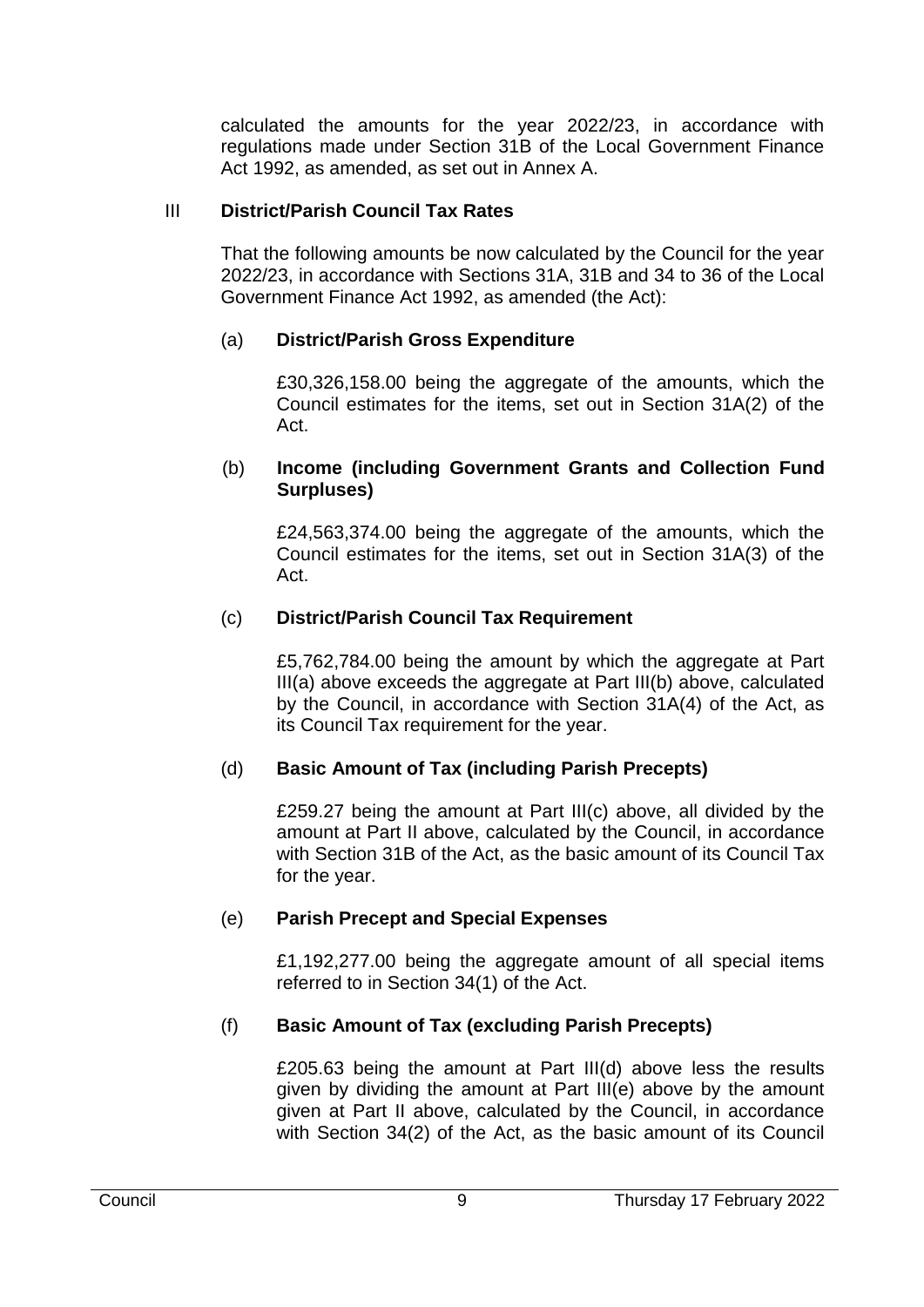Tax for the year for dwellings in those parts of its area to which no special item relates.

# (g) **Basic Amount of Tax in Parishes/Towns**

The details for each Parish as shown in Annex B, column headed "Aggregate amount at Band D", being the amounts given by adding to the amount at Part III(f) above the amounts of the special item or items relating to dwellings in those parts of the Council's area mentioned above, divided in each case by the amount at Part II above, calculated by the Council, in accordance with Section 34(3) of the Act, as the basic amounts of its Council Tax for the year for dwellings in those parts of its area to which one or more special items relate.

# (h) **District/Parish Council Tax Rates**

The details as shown in columns "A" to "H" of Annex B, being the amounts given by multiplying the amounts at Part III(f) and Part III(g) above by the number which, in the proportion set out in Section 5(1) of the Act, is applicable to dwellings listed in a particular valuation band divided by the number which in that proportion is applicable to dwellings listed in Valuation Band D, calculated by the Council, in accordance with Section 36(1) of the Act, as the amounts to be taken into account for the year in respect of categories of dwellings listed in different valuation bands.

#### IV **County Council, Police & Crime Commissioner and Fire & Rescue Authority Tax Rates**

That it be noted that for the year 2022/23 precepting Authorities have stated the following amounts in precepts issued to the Council, in accordance with Section 40 of the Local Government Finance Act 1992, as amended, for each of the categories of dwellings shown below:

| <b>BAND</b><br>£ | <b>NORTH</b><br><b>YORKSHIRE</b><br><b>COUNTY</b><br><b>COUNCIL</b><br>£ | <b>NYCC</b><br><b>ADULT</b><br><b>SOCIAL</b><br><b>CARE</b><br>£ | <b>NORTH</b><br><b>YORKSHIRE</b><br><b>POLICE</b><br>&<br><b>CRIME</b><br><b>COMMISSIONER</b> | <b>NORTH</b><br><b>YORKSHIRE</b><br><b>FIRE</b><br>&<br><b>RESCUE</b><br><b>AUTHORITY</b> |
|------------------|--------------------------------------------------------------------------|------------------------------------------------------------------|-----------------------------------------------------------------------------------------------|-------------------------------------------------------------------------------------------|
| Α                | 865.88                                                                   | 112.35                                                           | 187.37                                                                                        | 50.41                                                                                     |
| в                | 1,010.19                                                                 | 131.08                                                           | 218.60                                                                                        | 58.81                                                                                     |
| C                | 1,154.51                                                                 | 149.80                                                           | 249.83                                                                                        | 67.21                                                                                     |
| D                | 1,298.82                                                                 | 168.53                                                           | 281.06                                                                                        | 75.61                                                                                     |
| Е                | 1,587.45                                                                 | 205.98                                                           | 343.52                                                                                        | 92.41                                                                                     |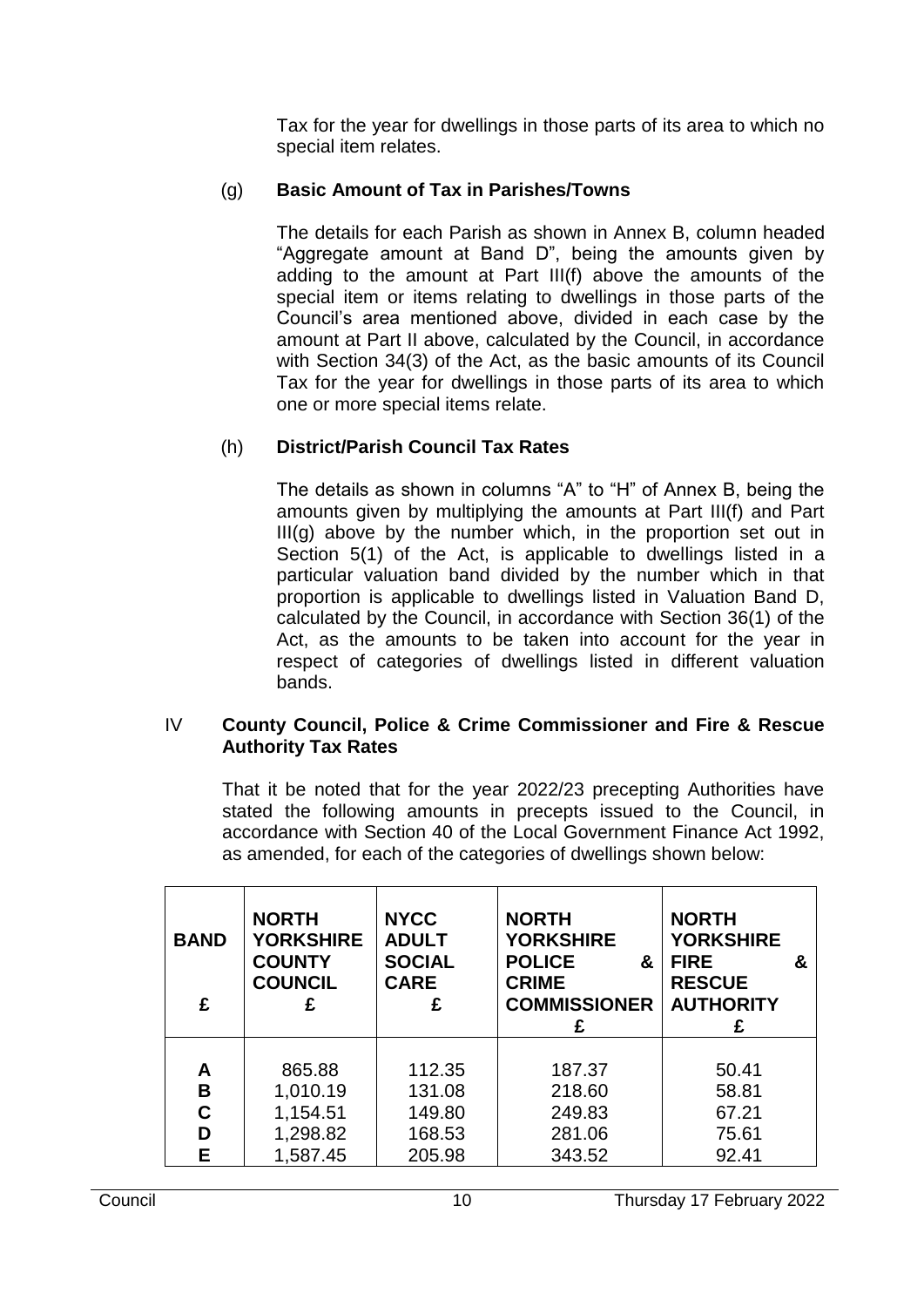|   | 1,876.07 | 243.43 | 405.98 | 109.21 |
|---|----------|--------|--------|--------|
| G | 2,164.70 | 280.88 | 468.43 | 126.02 |
|   | 2,597.64 | 337.06 | 562.12 | 151.22 |

# V **Total Council Tax Rates**

That having calculated the aggregate in each case of the amounts at Part III(h) and Part IV above, the Council, in accordance with Section 30(2) of the Local Government Finance Act 1992, as amended, hereby sets the amounts set out in Annex C as the amounts of Council Tax for 2022/23 for each of the categories of dwellings shown.

The recommendations from Policy and Resources Committee and Annexes A, B and C as amended are contained within the Minute Annex.

# **Voting record item (i)**

13 For 6 Abstentions

# For

Councillors J Andrews, P Andrews, Arnold, Brackstone, Burr, Clark, Cussons, Frank, Goodrick, Keal, Potter, Riby and Wass.

**Abstentions** 

Councillors Bailey, Cleary, Docwra, Duncan, Garbutt-Moore and Graham.

#### **Voting record item (ii-v)**

14 For 6 Abstentions

For

Councillors J Andrews, P Andrews, Arnold, Brackstone, Burr, Clark, Cussons, Frank, Goodrick, Keal, Mason, Potter, Riby and Wass. Abstentions Councillors Bailey, Cleary, Docwra, Duncan, Garbutt-Moore and Graham.

Agenda items 13 and 12 were taken next (minute numbers 121 &120 respectively) prior to the meeting being adjourned at 11.00pm on 17 February 2022 and reconvened for 24 February 2022 in the Council Chamber at Ryedale House at 6.30pm.

#### 112 **Treasury Management Strategy Statement and Investment Strategy 2022/23**

It was moved by Councillor Keal and seconded by Councillor Burr that the following recommendations be approved and adopted.

(i) Members receive this report;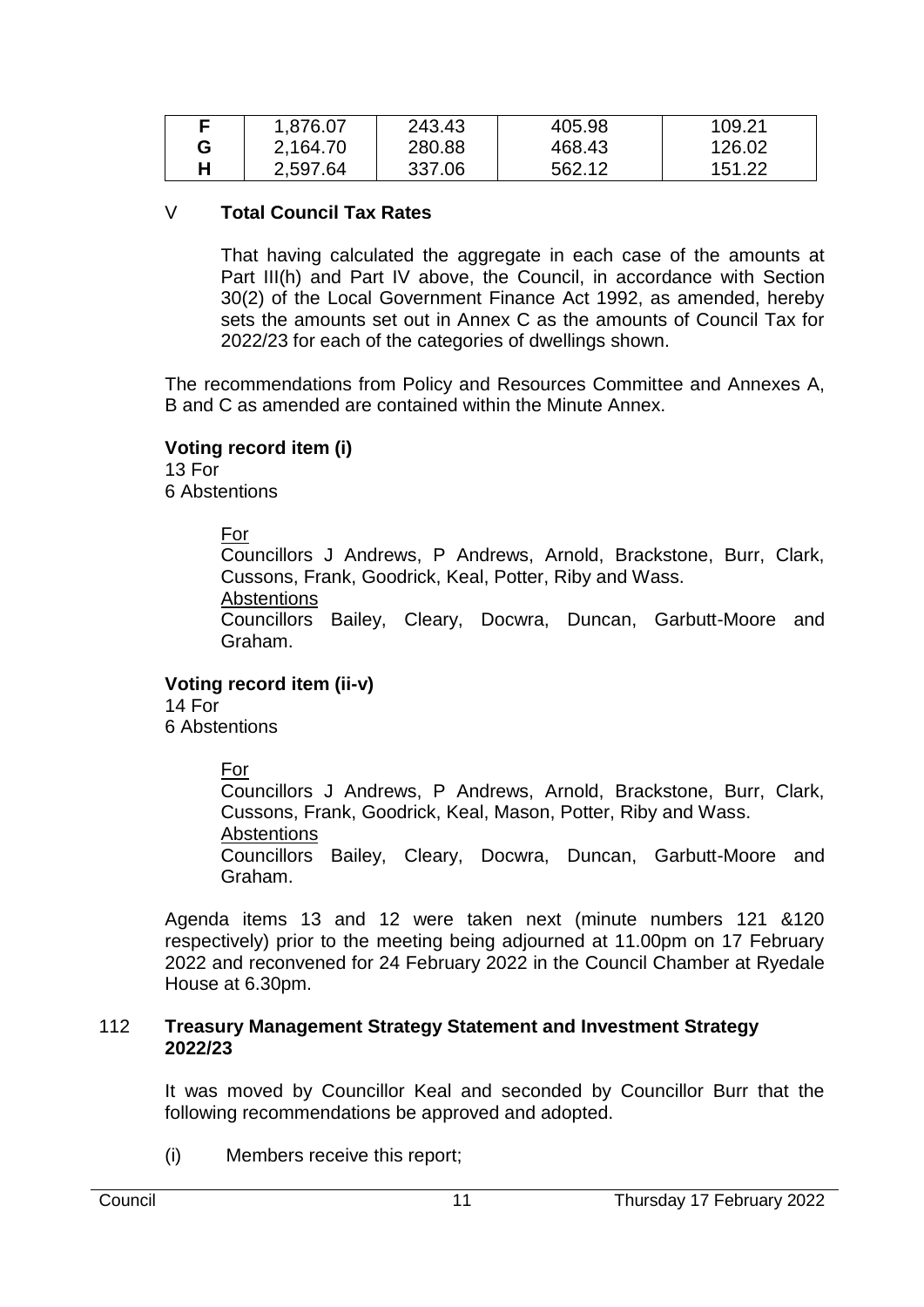- (ii) The Operational Borrowing Limit for 2022/23 is set at £7m;
- (iii) The Authorised Borrowing Limit for 2022/23 is set at £12.5m;
- (iv) Councillors delegate authority to the Chief Finance Officer to effect movement within the agreed authorised boundary limits for long-term borrowing for 2022/23 onwards;
- (v) Councillors delegate authority to the Chief Finance Officer to effect movement within the agreed operational boundary limits for long-term borrowing for 2022/23 onwards;
- (vi) The treasury management strategy statement 2022/23 be approved;
- (vii) The minimum revenue provision policy statement for 2022/23 be approved;
- (viii) The treasury management investment strategy for 2022/23 be approved;
- (ix) The prudential indicators for 2022/23 which reflect the capital expenditure plans which are affordable, prudent and sustainable be approved;
- (x) The Capital Strategy for 2022/23 be approved.

# **Resolved**

That Council approves

- (i) Members receive this report;
- (ii) The Operational Borrowing Limit for 2022/23 is set at £7m;
- (iii) The Authorised Borrowing Limit for 2022/23 is set at £12.5m;
- (iv) Councillors delegate authority to the Chief Finance Officer to effect movement within the agreed authorised boundary limits for long-term borrowing for 2022/23 onwards;
- (v) Councillors delegate authority to the Chief Finance Officer to effect movement within the agreed operational boundary limits for long-term borrowing for 2022/23 onwards;
- (vi) The treasury management strategy statement 2022/23 be approved;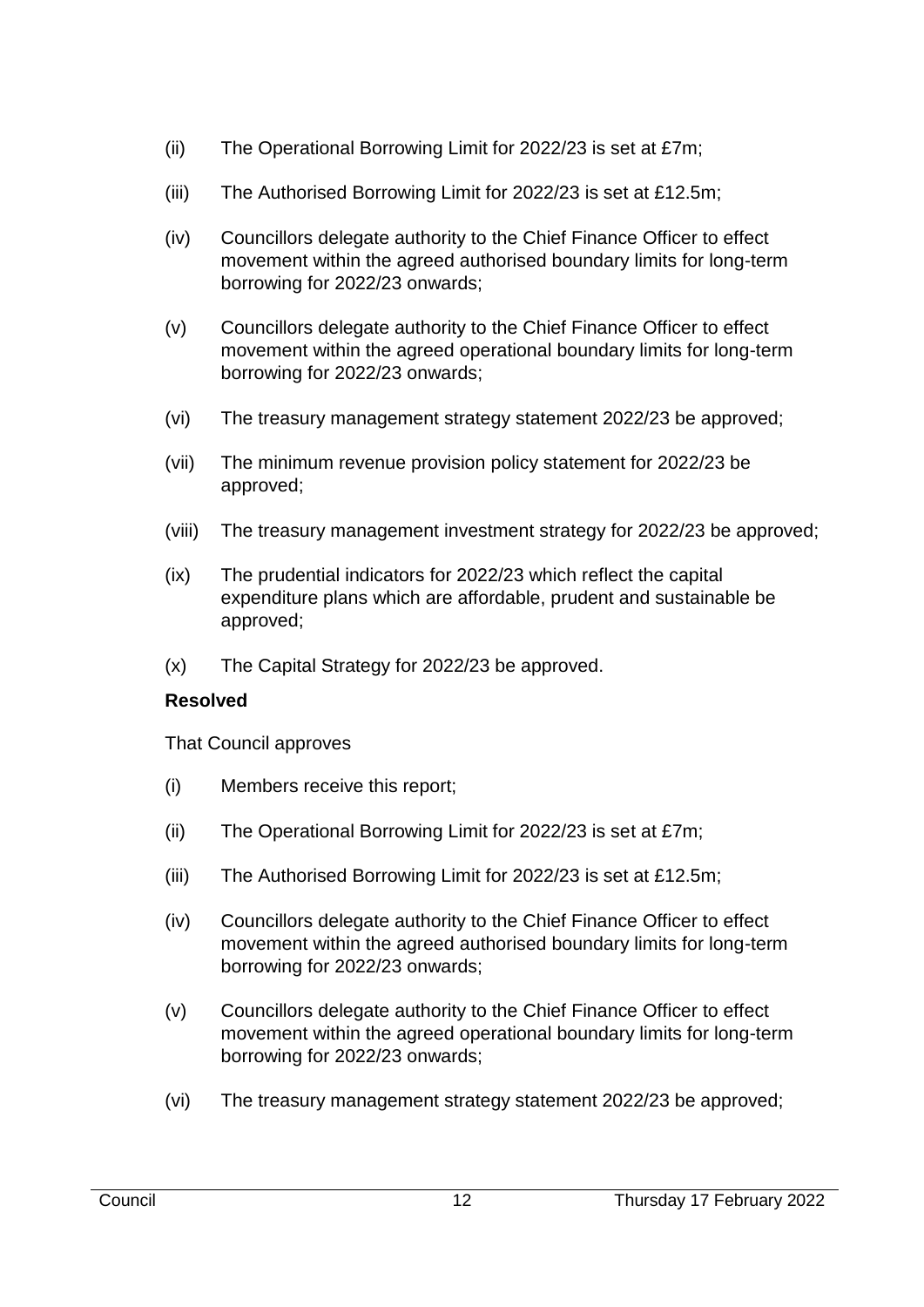- (vii) The minimum revenue provision policy statement for 2022/23 be approved;
- (viii) The treasury management investment strategy for 2022/23 be approved;
- (ix) The prudential indicators for 2022/23 which reflect the capital expenditure plans which are affordable, prudent and sustainable be approved;
- (x) The Capital Strategy for 2022/23 be approved.

#### **Voting Record**  Unanimous

#### 113 **To consider for Approval the Recommendations in respect of the following Part 'B' Committee Items:**

# 114 **Minute 74 - Model Code of Conduct**

It was moved by Councillor Burr and seconded by Councillor Goodrick that the following recommendation be approved and adopted.

That the Local Government Association (LGA) Model Code of Conduct for Councillors be adopted as Ryedale District Council's Code of Conduct for Councillors, subject to minor amendments to replace gender-specific language (e.g. 'him/her') with gender neutral language (e.g. 'their') and to add socioeconomic group to the list of characteristics to be protected in the 'Equalities' section.

Councillor Cleary proposed and Councillor Docwra seconded the following amendment

**That** 

"subject to minor amendments to replace gender-specific language (e.g. 'him/her') with gender neutral language (e.g. 'their') and to add socio-economic group to the list of characteristics to be protected in the 'Equalities' section" be removed.

Upon being put to the vote the amendment was carried.

#### **Voting record** 10 For 8 Against 1 Abstention

# **Recorded vote**

For

Councillors Bailey, Cleary, Cussons, Docwra, Duncan, Frank, Graham,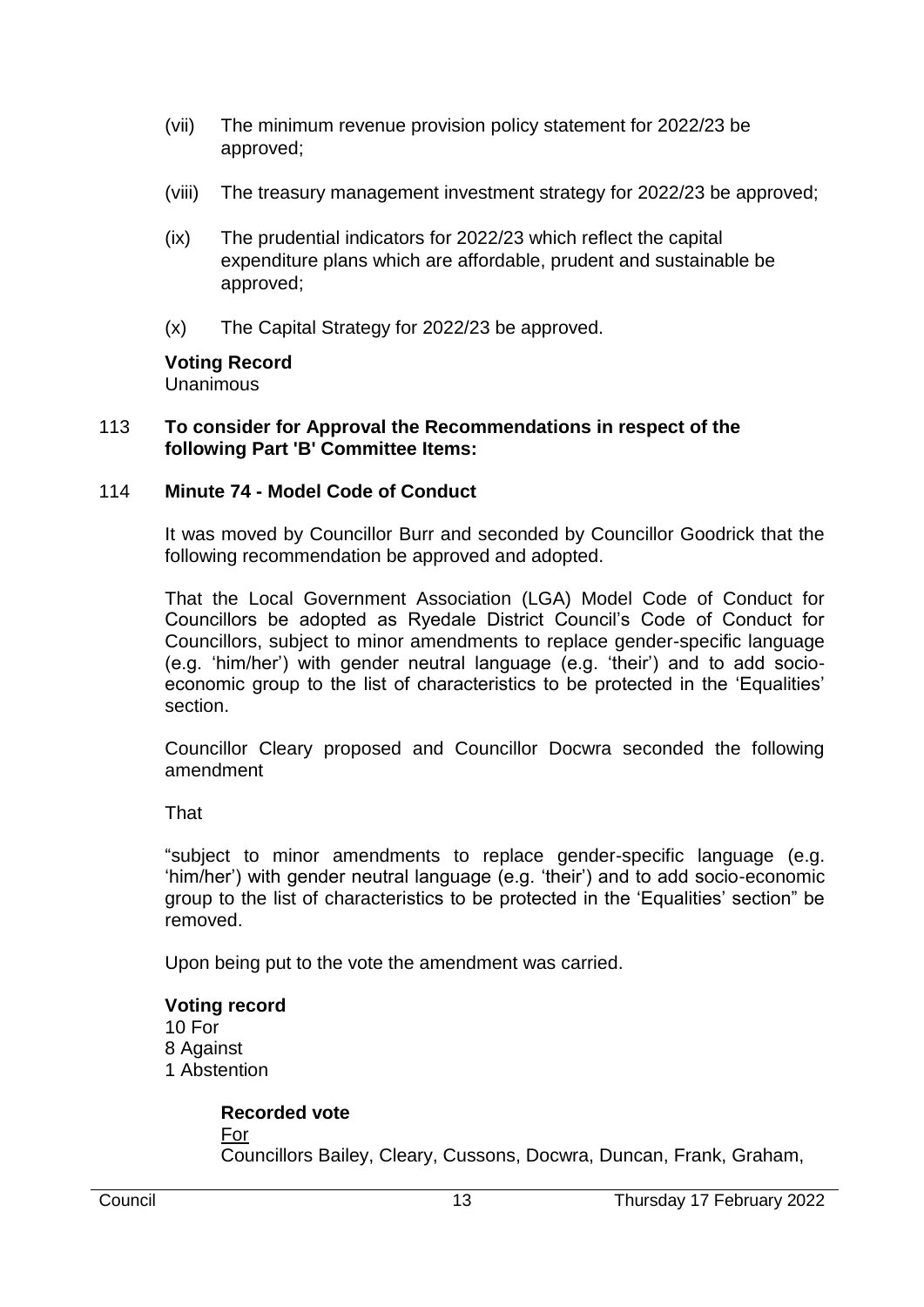Hope, Riby and Thackray. Against Councillors J Andrews, Burr, Clark, Goodrick, Keal, Mason, Potter and Raine. Abstention Councillor P Andrews.

The substantive motion, as amended then read.

That the Local Government Association (LGA) Model Code of Conduct for Councillors be adopted as Ryedale District Council's Code of Conduct for Councillors.

# **Resolved**

That the Local Government Association (LGA) Model Code of Conduct for Councillors be adopted as Ryedale District Council's Code of Conduct for Councillors.

# **Voting record**

17 For 2 Against

#### **Recorded vote**

For

Councillors J Andrews, Bailey, Burr, Clark, Cleary, Cussons, Docwra, Duncan, Frank, Goodrick, Graham, Hope, Keal, Mason, Potter, Raine and Riby. **Against** Councillors P Andrews and Thackray.

# 115 **Minute 75 - Appointment of External Auditors**

It was moved by Councillor Burr and seconded by Councillor Riby that the following recommendation be approved and endorsed.

That Council accepts Public Sector Audit Appointments' invitation to opt into the sector-led option for the appointment of external auditors to principal local government and police bodies for five financial years from 1 April 2023.

Upon being put to the vote the motion was carried.

# **Resolved**

That Council accepts Public Sector Audit Appointments' invitation to opt into the sector-led option for the appointment of external auditors to principal local government and police bodies for five financial years from 1 April 2023.

# **Voting record**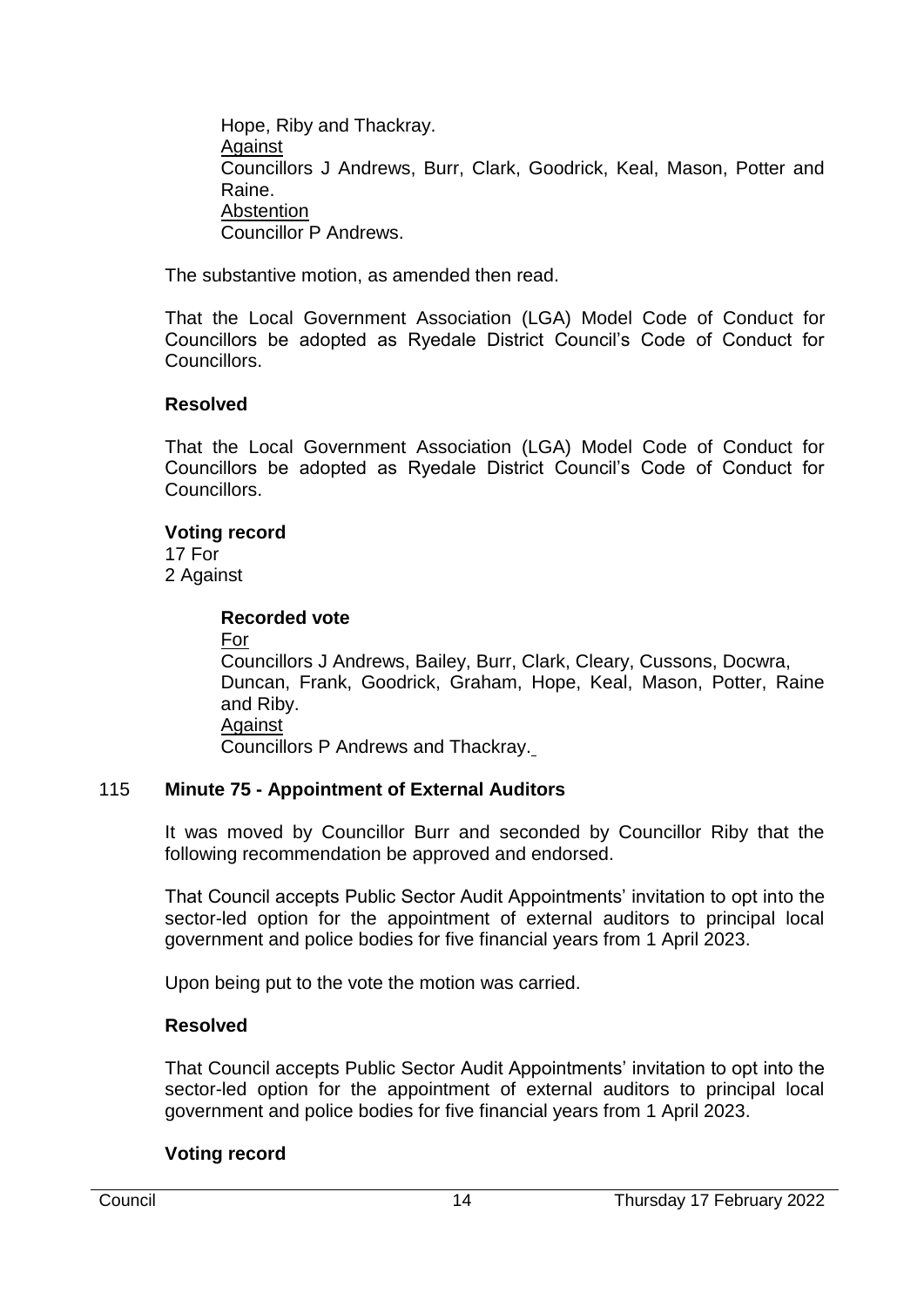Carried by general affirmation.

# 116 **Minute 97 - Revenue and Capital Budget Monitoring Q3 2021/22**

It was moved by Councillor Keal and seconded by Councillor Burr that the following recommendation be approved and endorsed.

It is recommended that the content of the report is noted.

Upon being put to the vote the motion was carried.

#### **Resolved**.

That the content of the report is noted

#### **Voting record**

Unanimous.

# 117 **Motions on Notice Submitted Pursuant to Council Procedure Rule 11**

# 118 **Proposed by Councillor Duncan and seconded by Councillor Delaney**

*"In order to boost Ryedale's recycling rate, this Council calls on Policy and Resources Committee to explore:*

- *scrapping the annual fee for green waste recycling, instead providing this service to all homes in Ryedale for free;*
- *extending the time period that green waste is collected from homes each year;*

*and report its recommendations back to Full Council as soon as possible."*

Councillor Duncan altered the motion with the consent of the seconder and the meeting as follows:

To end the garden tax whereby Ryedale District Council is profiting from its garden waste collection service to the tune of £120,000 per year the Council resolves to:

- a) extend the service to operate all year round in 2022/2023.
- b) reduce the service by £5.00 to £33.00 per year.

Councillor Mason proposed and Councillor Goodrick seconded the following amendment

To delete

a) extend the service to operate all year round in 2022/2023.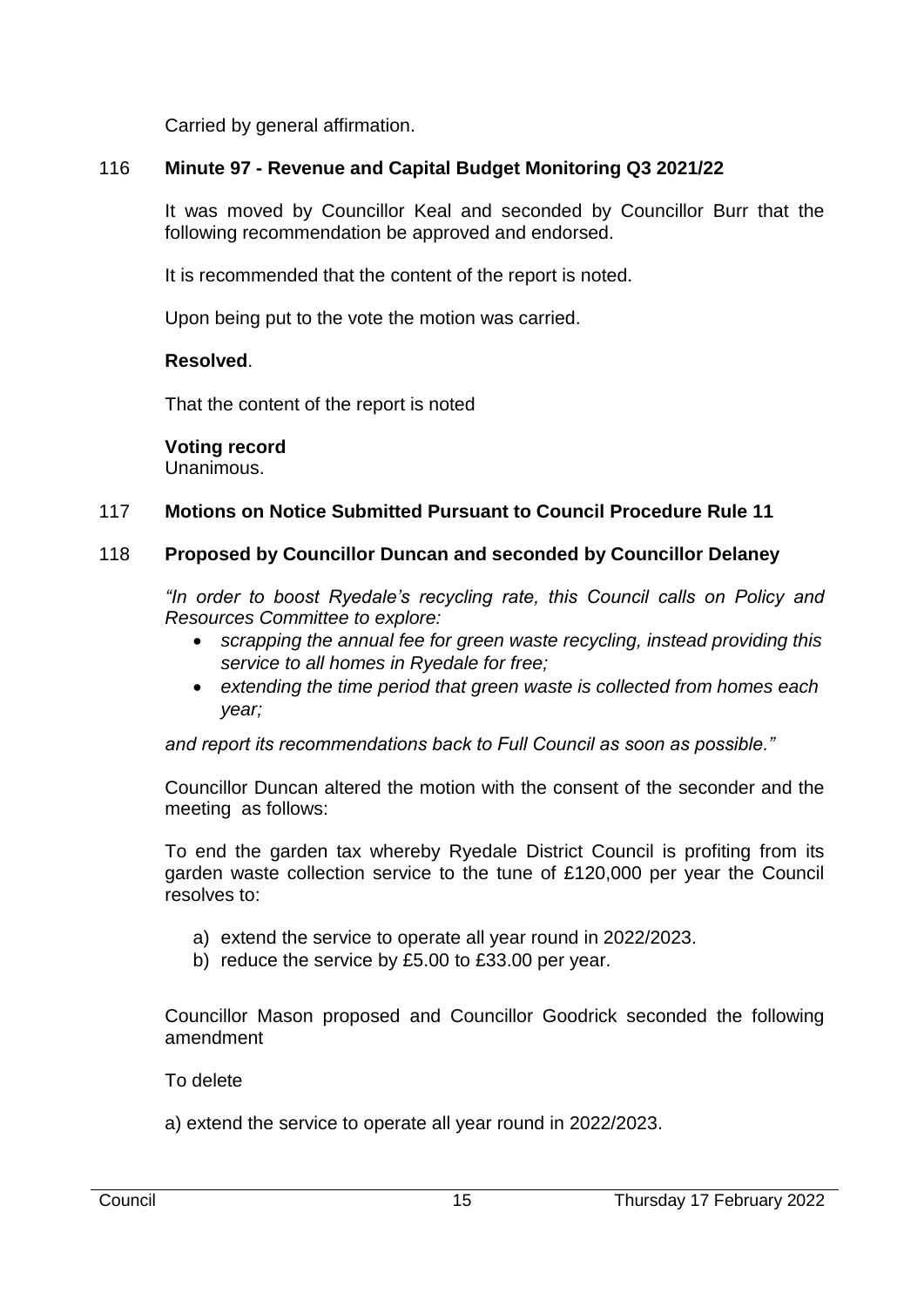Upon being put to the vote the amendment was lost.

# **Voting record**

6 For 10 Against 3 Abstentions

# **Recorded vote**

For Councillors P Andrews, Burr, Frank, Goodrick, Keal and Mason. Against Councillors J Andrews, Bailey, Clark, Cleary, Cussons, Docwra, Duncan, Graham, Hope and Potter. **Abstentions** Councillors Raine, Riby and Thackray.

The substantive motion as altered then read

To end the garden tax whereby Ryedale District Council is profiting from its garden waste collection service to the tune of £120,000 per year the Council resolves to:

- a) extend the service to operate all year round in 2022/2023.
- b) reduce the service by £5.00 to £33.00 per year.

Upon being put to the vote the motion was lost.

# **Voting record**

5 For 14 Against

# **Recorded vote**

For

Councillors Bailey, Cleary, Docwra, Duncan and Graham. Against Councillors J Andrews, P Andrews, Burr, Clark, Cussons, Frank, Goodrick, Hope, Keal, Mason, Potter, Raine, Riby and Thackray.

# 119 **Proposed by Councillor Keal and seconded by Councillor Mason**

*"Major flood defences in Malton, Norton and Old Malton protect hundreds of properties adjacent to the River Derwent, but in January 2021 Norton-on-Derwent has yet again been affected by serious and significant flooding*

*In 2000 this Council agreed to abandon badly needed major improvements to permanent flood protection for Norton when agreeing to NYCC plans to protect Malton and Old Malton. Recent events illustrate that this was an unsound decision.*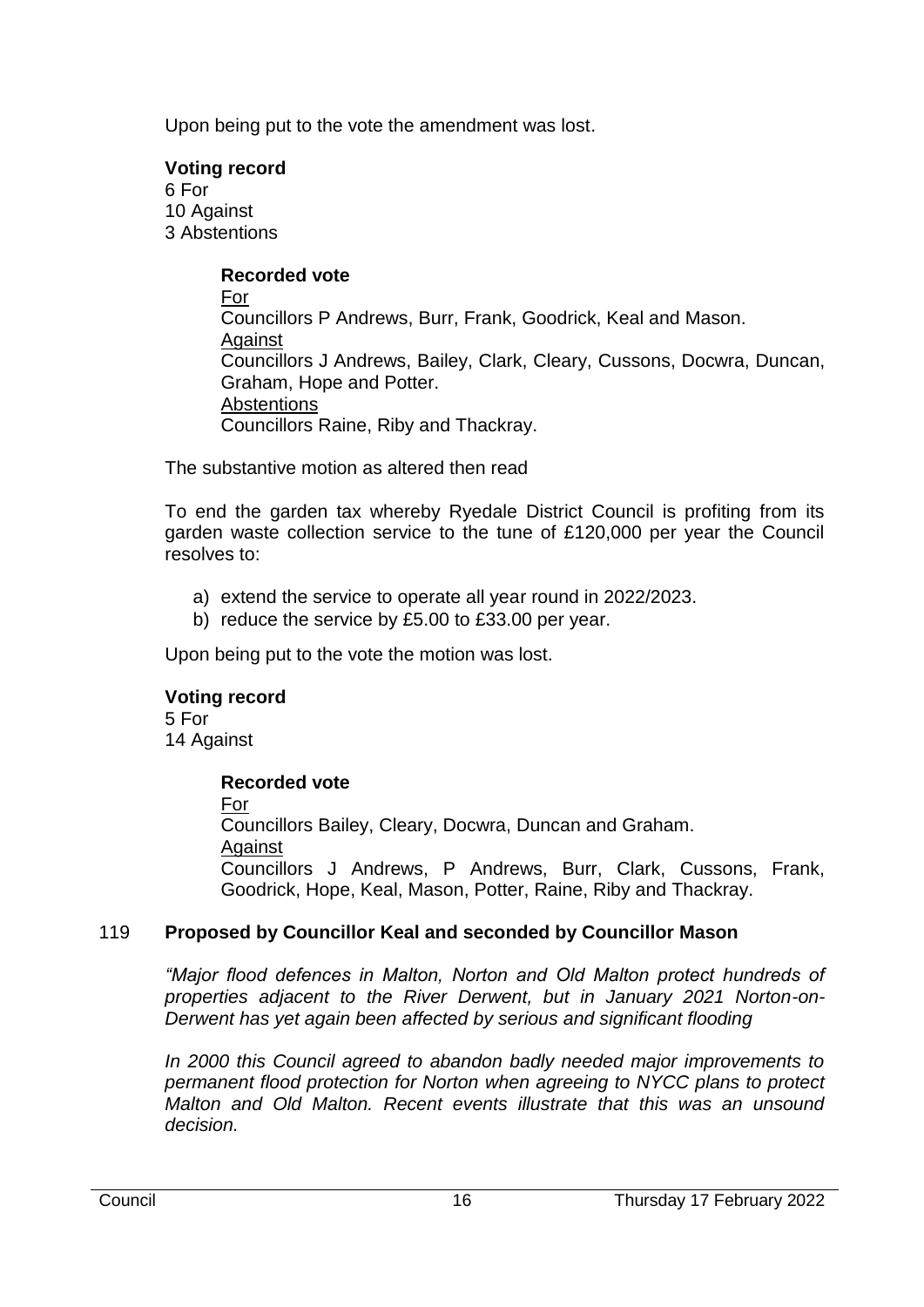*We call on council to commit up to £2.5 million of reserves to contribute to partnership funding a permanent pumping solution for Norton to prevent surface water and sewer flooding occurring when water levels in the River Derwent are high.*

*The ARUP report of 2015 identified and costed the work required to protect homes and businesses in Norton and must now need to be acted on.* 

*We further call on council to request that officers enter into immediate talks with Yorkshire Water, the Environment Agency and NYCC to seek funding contributions towards the scheme that will be required to build a permanent pumping solution.*

*Following recent events in Norton, when flood waters were only kept out of homes and businesses by 24/7 pumping, and property was yet again surrounded by raw sewage – this matter to be considered urgent and requiring immediate action."*

Councillor Keal altered the motion with the consent of the seconder and the meeting as follows:

#### To delete:

*"We call on Council to commit up to £2.5 million of reserves to contribute to partnership funding a permanent pumping solution for Norton to prevent surface water and sewer flooding occurring when water levels in the River Derwent are high."* 

# And replace with:

*"It is recommended that the Council agrees a contribution towards the Yorkshire Water Permanent Scheme for Norton of 20% of the total scheme costs to a maximum of £152,000 (based on total costs of £760,000). This funding will be allocated within the capital budget for 2022/23."*

The proposed motion by Councillor Keal and seconded by Councillor Mason then read.

*"It is recommended that the Council agrees a contribution towards the Yorkshire Water Permanent Scheme for Norton of 20% of the total scheme costs to a maximum of £152,000 (based on total costs of £760,000). This funding will be allocated within the capital budget for 2022/23."*

# **Resolved**

"It is recommended that the Council agrees a contribution towards the Yorkshire Water Permanent Scheme for Norton of 20% of the total scheme costs to a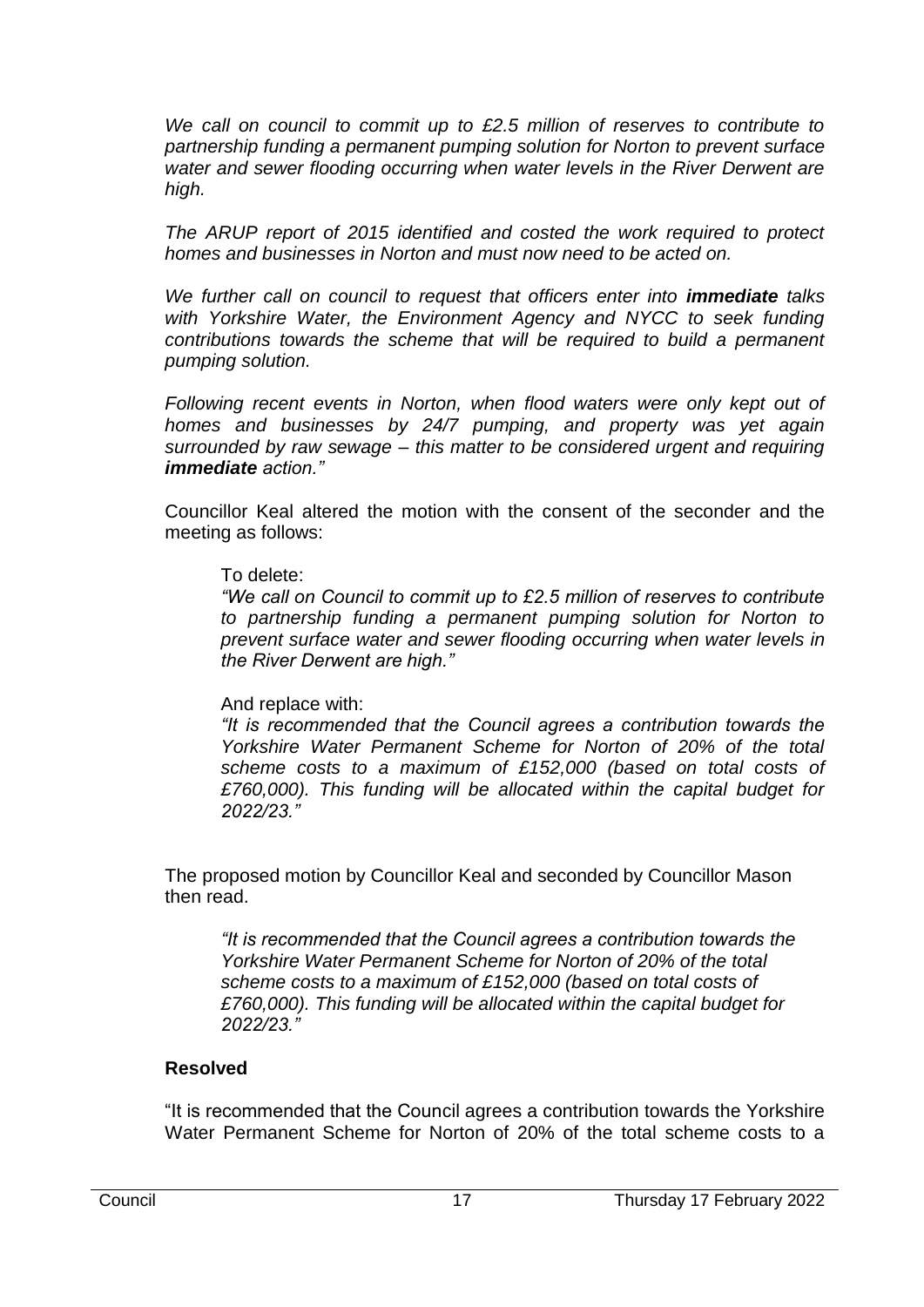maximum of £152,000 (based on total costs of £760,000). This funding will be allocated within the capital budget for 2022/23."

## **Voting record**

**Unanimous** 

## 120 **Revised Political Proportionality of Council**

It was moved by Councillor Paul Andrews and seconded by Councillor Bailey that the following recommendations be approved and endorsed

That Council

- (i) approves the division of Committee seats between political groups in accordance with the allocation shown at paragraph 6.6;
- (ii) notes that the appointments made following a review of proportionality, set out in Annex A, comply with this allocation.

Upon being put to the vote the motion was carried.

#### **Resolved**

That Council

- (i) approves the division of Committee seats between political groups in accordance with the allocation shown at paragraph 6.6;
- (ii) notes that the appointments made following a review of proportionality, set out in Annex A, comply with this allocation.

#### **Voting record**

#### **Unanimous**

Councillors J Andrews and Brackstone left the meeting at 10.40pm. Councillor Arnold left the meeting at 10.50 pm.

It was moved by Councillor Duncan and seconded by Councillor Docwra that Council reconvenes on 24 February as decided in the annual programme in the Council Chamber at Ryedale House.

Upon being put to the vote the motion was carried.

#### **Resolved**

That Council reconvenes on 24 February as decided in the annual programme in the Council Chamber at Ryedale House.

#### **Voting record**

11 For 4 Against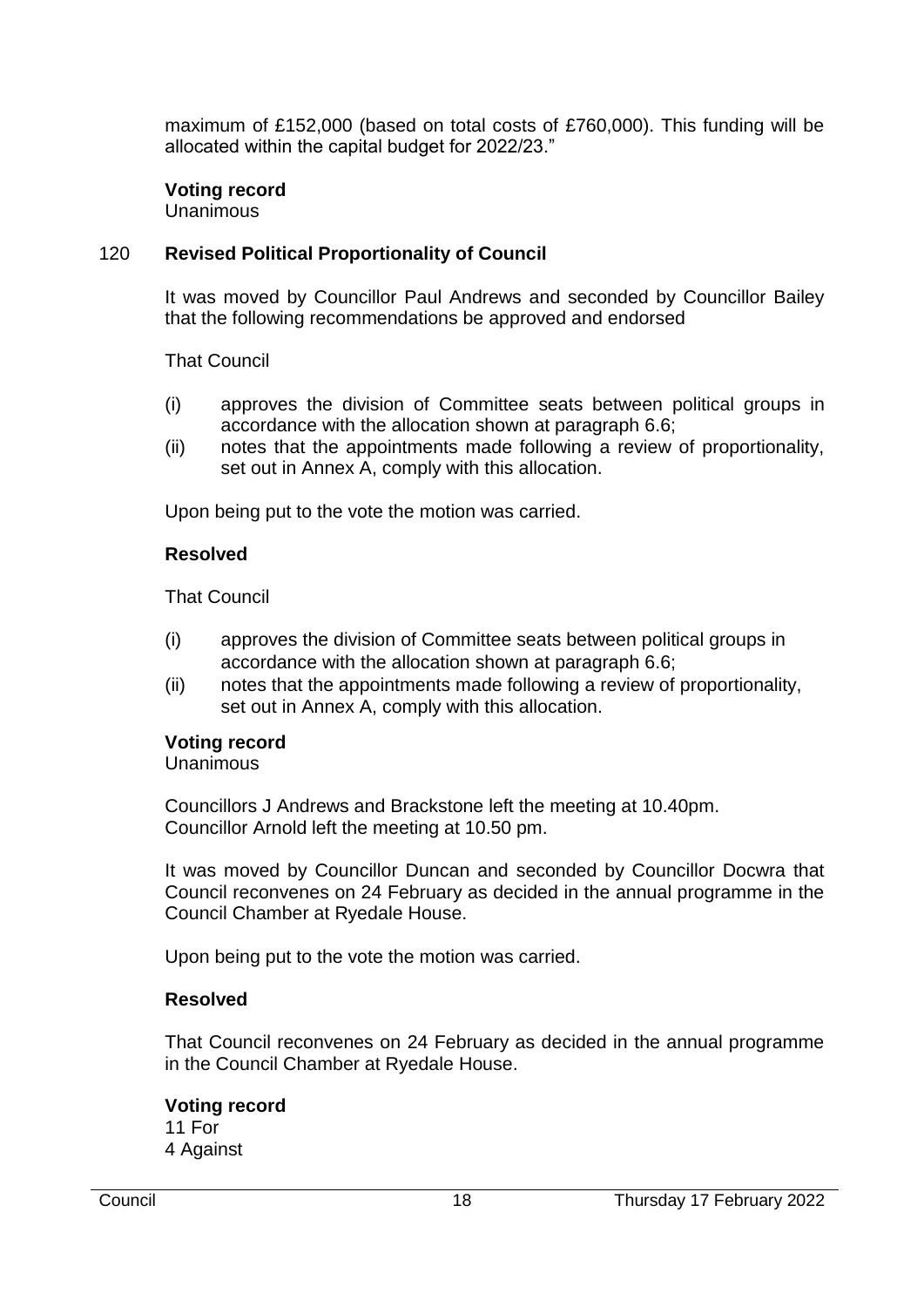# 1 Abstention

# **Recorded vote**

For Councillors Bailey, Burr, Clark, Cussons, Docwra, Duncan, Garbutt-Moore, Graham, Mason, Potter and Riby. Against Councillors P Andrews, Frank, Goodrick and Keal. Abstention Councillor Wass.

# 121 **Covid-19 Additional Relief Funding (CARF) Scheme**

It was moved by Councillor Keal and seconded by Councillor Burr that

Full Council supports the proposed Covid-19 Additional Relief Funding (CARF) scheme.

Upon being put to the vote the motion was carried.

# **Resolved**

That Council supports the proposed Covid-19 Additional Relief Funding (CARF) scheme.

# **Voting record**

Unanimous

# 122 **Appointments to Outside Bodies**

#### 123 **To Appoint a Representative to the Milton Rooms Management Committee.**

It was proposed by Councillor Duncan and seconded by Councillor Burr that Councillor Docwra be appointed as representative to the Milton Rooms Management Committee.

Upon being put to the vote the motion was carried.

# **Resolved**

That Councillor Docwra be appointed as representative to the Milton Rooms Management Committee.

# **Voting record**

Carried by general affirmation.

# 124 **To Appoint a Substitute to the North Yorkshire and York Spatial Planning and Transport Board.**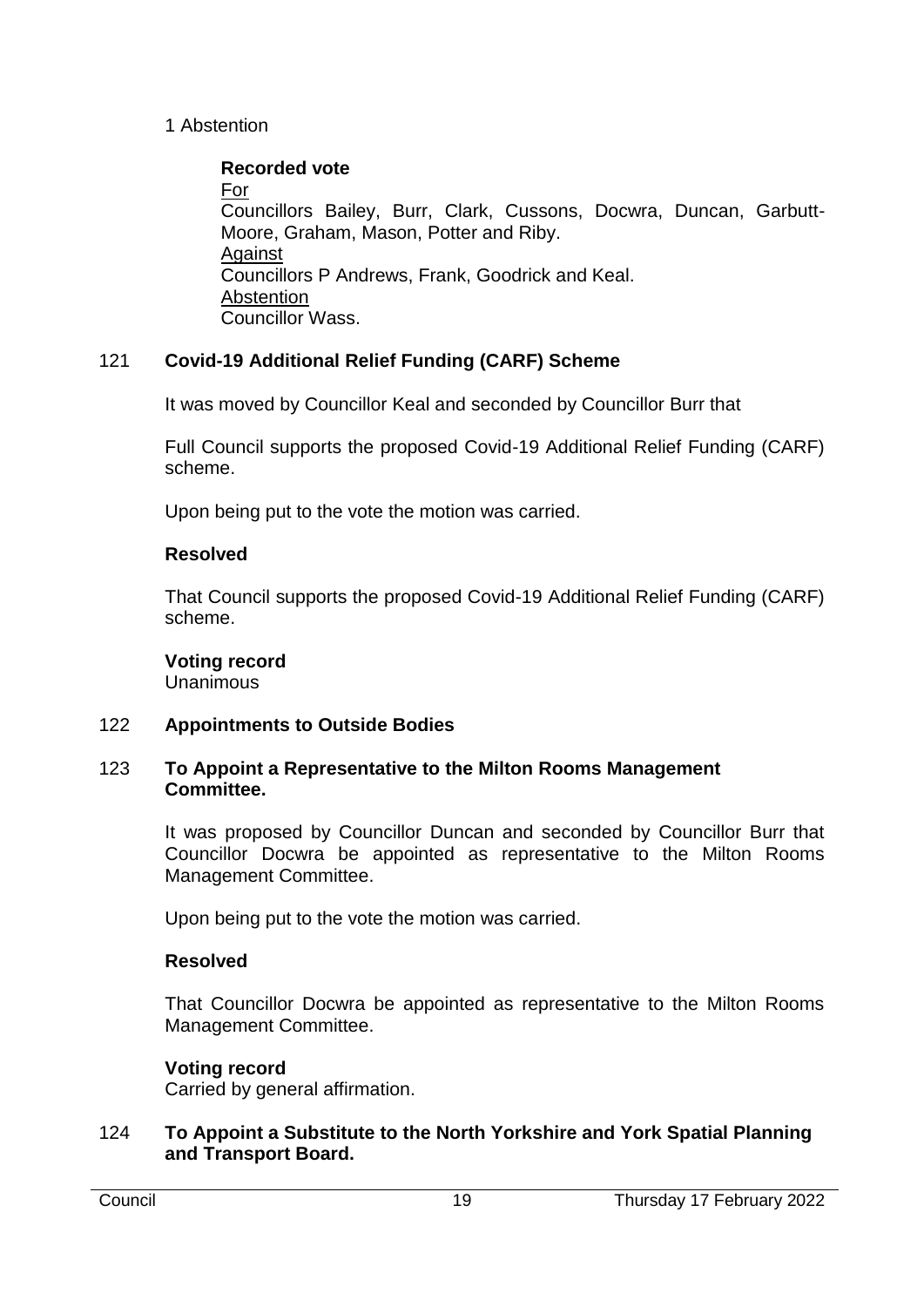There were no nominations for the appointment of a substitute to the North Yorkshire and York Spatial Planning and Transport Board.

# 125 **To Appoint a Substitute to the Safer Ryedale Delivery Team**

Councillor Potter proposed and Councillor Burr seconded that Councillor Joy Andrews be appointed as substitute to the Safer Ryedale Delivery Team.

Upon being put to the vote the motion was carried.

#### **Resolved**

Councillor Joy Andrews be appointed as substitute to the Safer Ryedale Delivery Team.

#### **Voting record**

Carried by general affirmation.

#### 126 **To Appoint a Substitute to the Community and Police Consultation Group for Malton Rural East**

It was proposed by Councillor Paul Andrews and seconded by Councillor Burr that Councillor Paul Andrews be appointed as Substitute to the Community and Police Consultation Group for Malton Rural East.

Upon being put to the vote the motion was carried.

# **Resolved**

Councillor Paul Andrews be appointed as Substitute to the Community and Police Consultation Group for Malton Rural East.

# **Voting record**

Carried by general affirmation.

# 127 **To Agree a Change of Date of April Full Council Meeting**

In light of recent Government announcements and member views, all Council meetings will return to the Council Chamber in Ryedale House.

The date of the next Full Council meeting is Thursday 7 April 2022 at Ryedale House.

#### 128 **TO RECEIVE A COMMITTEE LEVEL DECISION MADE UNDER URGENCY POWERS, AS REQUIRED UNDER THE CONSTITUTION**

# 129 **Designation of Interim Monitoring Officer**